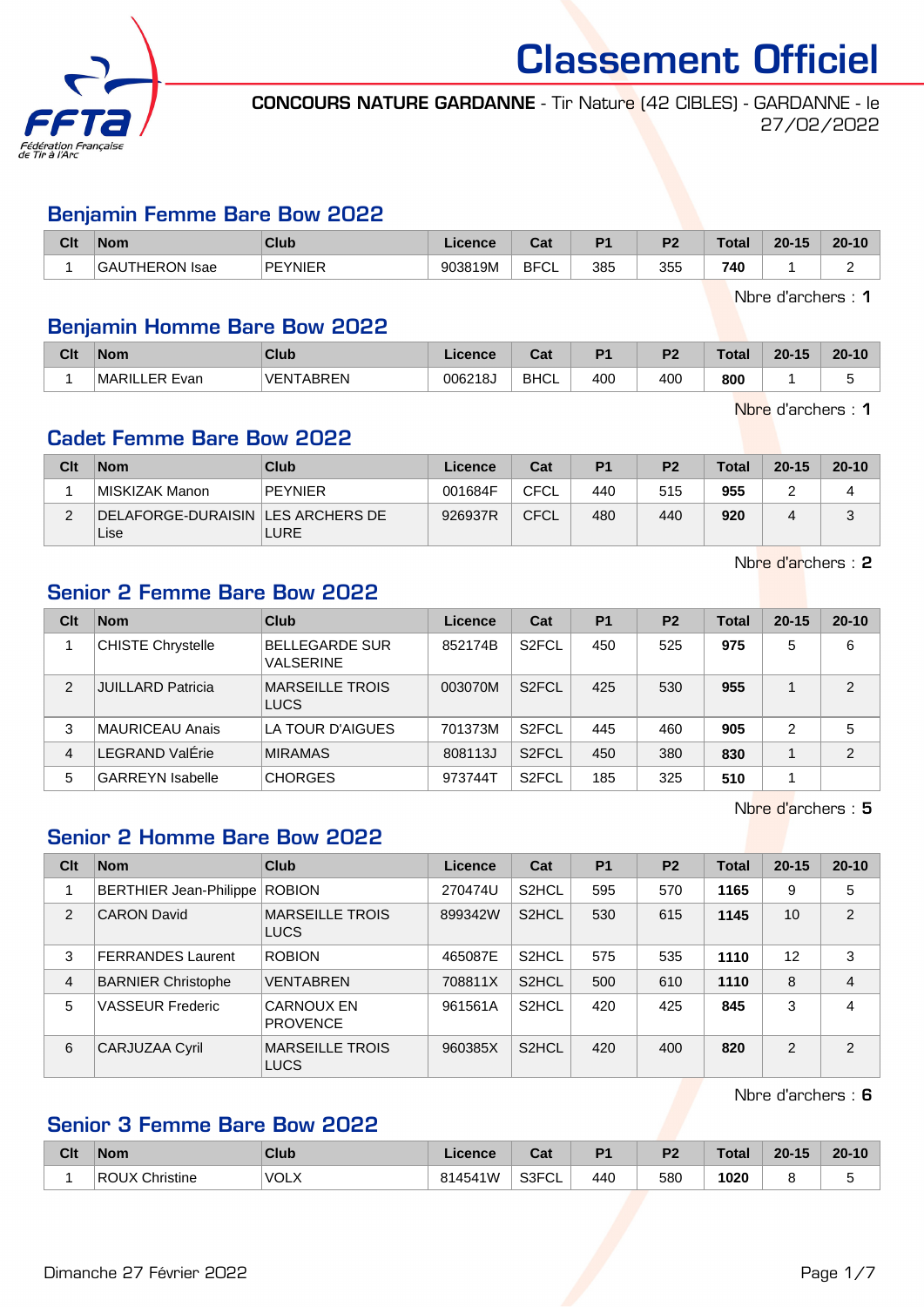

CONCOURS NATURE GARDANNE - Tir Nature (42 CIBLES) - GARDANNE - le 27/02/2022

### Senior 3 Femme Bare Bow 2022 (Suite)

| Clt | <b>Nom</b>              | Club            | Licence | Cat   | D <sub>1</sub> | P <sub>2</sub> | <b>Total</b> | $20 - 15$ | $20 - 10$ |
|-----|-------------------------|-----------------|---------|-------|----------------|----------------|--------------|-----------|-----------|
| -   | TRANCHIMAND<br>Roselyne | <b>BONNIEUX</b> | 362485F | S3FCL | 460            | 395            | 855          |           | -<br>∼    |

Nbre d'archers : 2

## Senior 3 Homme Bare Bow 2022

| Clt            | <b>Nom</b>                 | <b>Club</b>                           | Licence | Cat   | <b>P1</b> | P <sub>2</sub> | <b>Total</b> | $20 - 15$      | $20 - 10$ |
|----------------|----------------------------|---------------------------------------|---------|-------|-----------|----------------|--------------|----------------|-----------|
| 1              | CAUX Jean-Michel           | <b>LA VERDIERE</b>                    | 605461K | S3HCL | 550       | 630            | 1180         | 12             | 5         |
| 2              | PAGNUCCO Bernard           | SAINT-RAPHAEL                         | 262207H | S3HCL | 545       | 545            | 1090         | $\overline{4}$ | 7         |
| 3              | ROUX Jean Pierre           | <b>ST CHRISTOL LEZ</b><br><b>ALES</b> | 435954N | S3HCL | 485       | 515            | 1000         |                | 3         |
| $\overline{4}$ | <b>GIMENO Blas</b>         | <b>MARSEILLE TROIS</b><br><b>LUCS</b> | 363708K | S3HCL | 525       | 440            | 965          |                |           |
| 5              | <b>RAZ Theodore</b>        | CAVAILLON                             | 895326F | S3HCL | 430       | 500            | 930          | 2              | 3         |
| 6              | ZACHARIE Raymond           | <b>ISTRES</b>                         | 904945L | S3HCL | 405       | 385            | 790          | $\overline{4}$ | 1         |
| 7              | <b>PETRONE Jean-Pierre</b> | <b>MARSEILLE TROIS</b><br><b>LUCS</b> | 960107V | S3HCL | 285       | 255            | 540          |                | A         |

Nbre d'archers : 7

## Senior 2 Femme Arc à Poulies nu 2022

| Clt | <b>Nom</b>        | Club          | Licence | <b>DAL</b><br>ual  | D <sub>4</sub> | D <sub>2</sub> | Total | $20 - 15$ | $20 - 10$ |
|-----|-------------------|---------------|---------|--------------------|----------------|----------------|-------|-----------|-----------|
|     | Corinne<br>ARMADA | <b>ROBION</b> | 454248Y | S <sub>2</sub> FCO | 620            | 610            | 1230  | 1 O<br>O  |           |

Nbre d'archers : 1

#### Senior 2 Homme Arc à Poulies nu 2022

| Clt | <b>Nom</b>             | Club              | Licence | Cat                | P <sub>1</sub> | P <sub>2</sub> | Total | $20 - 15$ | $20 - 10$ |
|-----|------------------------|-------------------|---------|--------------------|----------------|----------------|-------|-----------|-----------|
|     | ∣ARMADA Didier         | <b>GRAMAT</b>     | 695998V | S <sub>2</sub> HCO | 670            | 700            | 1370  | 27        | ົ         |
| ∠   | <b>FAVENNEC Johnny</b> | <b>SORGUES</b>    | 883182F | S <sub>2</sub> HCO | 600            | 580            | 1180  |           | 5         |
|     | TOURREL Pascal         | <b>CLAMENSANE</b> | 752652A | S <sub>2</sub> HCO | 545            | 530            | 1075  |           | ົ         |

Nbre d'archers : 3

## Senior 3 Femme Arc à Poulies nu 2022

| Clt | <b>Nom</b>         | Club     | icence  | ∩~∙<br>⊍a | D <sub>1</sub> | D0         | <b>Total</b> | $20 - 15$ | $20 - 10$ |
|-----|--------------------|----------|---------|-----------|----------------|------------|--------------|-----------|-----------|
|     | Danielle<br>MORARD | BONNIEUX | 090253B | S3FCO     | 565            | 515<br>∪ ເ | 1080         |           | . .       |

Nbre d'archers : 1

## Senior 3 Homme Arc à Poulies nu 2022

| Clt | <b>Nom</b>                | <b>Club</b>           | .icence | ⊍a⊧   | D <sub>4</sub> | D <sub>2</sub> | <b>Total</b> | $20 - 15$ | $20 - 10$ |
|-----|---------------------------|-----------------------|---------|-------|----------------|----------------|--------------|-----------|-----------|
|     | <b>COLIGNON Alexandre</b> | $-$<br><b>PIERREI</b> | 606471H | S3HCO | 675            | 640            | 1315         |           |           |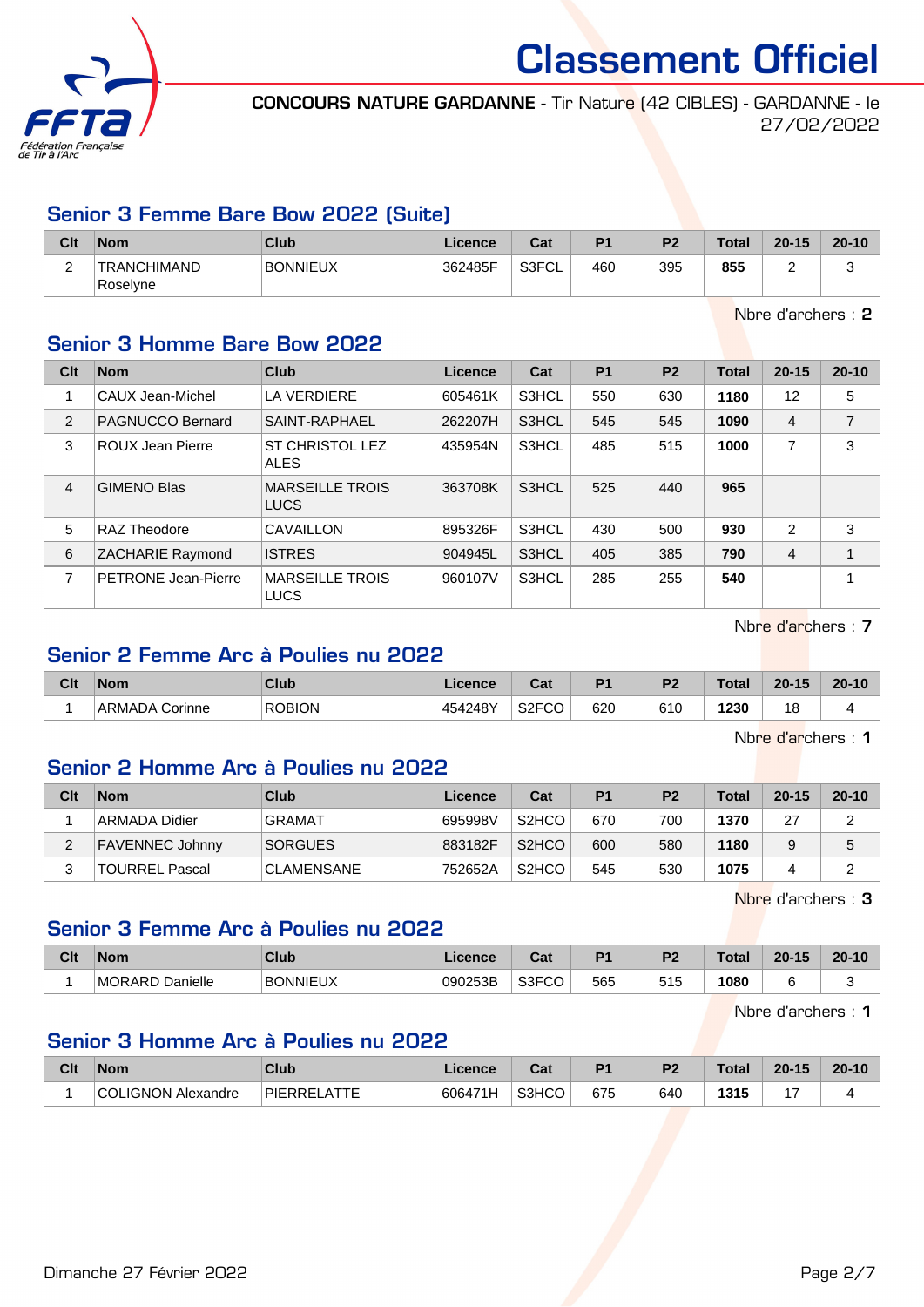

CONCOURS NATURE GARDANNE - Tir Nature (42 CIBLES) - GARDANNE - le 27/02/2022

### Senior 3 Homme Arc à Poulies nu 2022 (Suite)

| Clt                                  | <b>Nom</b>    | Club                            | Licence | Cat   | P <sub>1</sub> | P <sub>2</sub> | <b>Total</b> | $20 - 15$ | $20 - 10$ |
|--------------------------------------|---------------|---------------------------------|---------|-------|----------------|----------------|--------------|-----------|-----------|
| $\overline{\phantom{0}}$<br><u>.</u> | MICHEL Maxime | IST VALLIER SUR<br><b>RHONE</b> | 828568T | S3HCO | 455            | 550            | 1005         |           |           |

Nbre d'archers : 2

## Senior 1 Homme Arc Droit 2022

| Clt | <b>Nom</b>           | <b>Club</b>    | Licence | ו ה<br>uai         | D <sub>1</sub> | P <sub>2</sub> | <b>Total</b> | $20 - 15$ | $20 - 10$ |
|-----|----------------------|----------------|---------|--------------------|----------------|----------------|--------------|-----------|-----------|
|     | LESTER Remi<br>`BAL. | <b>COGOLIN</b> | 897386V | S <sub>1</sub> HAD | 335            | 370            | 705          |           |           |

Nbre d'archers : 1

## Senior 2 Femme Arc Droit 2022

| Clt | <b>Nom</b>               | Club                                  | Licence | Cat                | <b>P1</b> | P <sub>2</sub> | Total | $20 - 15$ | $20 - 10$ |
|-----|--------------------------|---------------------------------------|---------|--------------------|-----------|----------------|-------|-----------|-----------|
|     | GORGE Veronique          | <b>ROBION</b>                         | 652524R | S <sub>2</sub> FAD | 470       | 455            | 925   |           | 6         |
| ◠   | <b>GREGOIRE Florence</b> | <b>BONNIEUX</b>                       | 690376J | S <sub>2</sub> FAD | 305       | 415            | 720   |           | 3         |
|     | <b>JURADO Cecile</b>     | <b>MARSEILLE TROIS</b><br><b>LUCS</b> | 950231K | S <sub>2</sub> FAD | 280       | 260            | 540   |           | っ         |

Nbre d'archers : 3

## Senior 2 Homme Arc Droit 2022

| Clt            | <b>Nom</b>                 | Club                                  | Licence | Cat                | <b>P1</b> | <b>P2</b> | <b>Total</b> | $20 - 15$ | $20 - 10$      |
|----------------|----------------------------|---------------------------------------|---------|--------------------|-----------|-----------|--------------|-----------|----------------|
|                | <b>MAUBON Eric</b>         | <b>MORNAS</b>                         | 703178Z | S <sub>2</sub> HAD | 445       | 415       | 860          | 2         | 3              |
| 2              | <b>VILARRASA Vincent</b>   | <b>MARSEILLE TROIS</b><br><b>LUCS</b> | 441893U | S <sub>2</sub> HAD | 335       | 370       | 705          |           | $\overline{2}$ |
| 3              | <b>TILIACOS Christophe</b> | <b>MARSEILLE TROIS</b><br><b>LUCS</b> | 990208N | S <sub>2</sub> HAD | 280       | 290       | 570          |           | $\mathfrak{p}$ |
| $\overline{4}$ | <b>JURADO Antony</b>       | <b>MARSEILLE TROIS</b><br><b>LUCS</b> | 950230J | S <sub>2</sub> HAD | 260       | 280       | 540          |           |                |
| 5              | <b>POUSSARD Gilles</b>     | <b>MERINDOL</b>                       | 441747K | S <sub>2</sub> HAD | 205       | 215       | 420          |           |                |
| 6              | <b>GARREYN Herve</b>       | <b>CHORGES</b>                        | 967078X | S <sub>2</sub> HAD | 170       | 200       | 370          |           |                |

Nbre d'archers : 6

## Senior 3 Femme Arc Droit 2022

| Clt | <b>Nom</b>              | Club            | Licence | Cat   | P <sub>1</sub> | P <sub>2</sub> | <b>Total</b> | $20 - 15$ | $20 - 10$ |
|-----|-------------------------|-----------------|---------|-------|----------------|----------------|--------------|-----------|-----------|
|     | <b>LEYDIER Guylaine</b> | <b>MORNAS</b>   | 983314V | S3FAD | 350            | 340            | 690          |           |           |
|     | HUE Francoise           | <b>PONTOISE</b> | 400489P | S3FAD | 335            | 285            | 620          |           | J         |
|     | LIUBIC Flora            | <b>CONTES</b>   | 652968Y | S3FAD | 200            | 190            | 390          |           |           |

Nbre d'archers : 3

## Senior 3 Homme Arc Droit 2022

| Clt | <b>Nom</b>              | <b>Club</b>   | Licence | <b>Dat</b><br>ual | D <sub>1</sub> | D <sub>2</sub> | <b>Total</b> | $20 - 15$ | $20 - 10$ |
|-----|-------------------------|---------------|---------|-------------------|----------------|----------------|--------------|-----------|-----------|
|     | Alain<br>LARDC<br>`GALı | <b>ROBION</b> | 726231G | S3HAD             | 330            | 495            | 825          |           |           |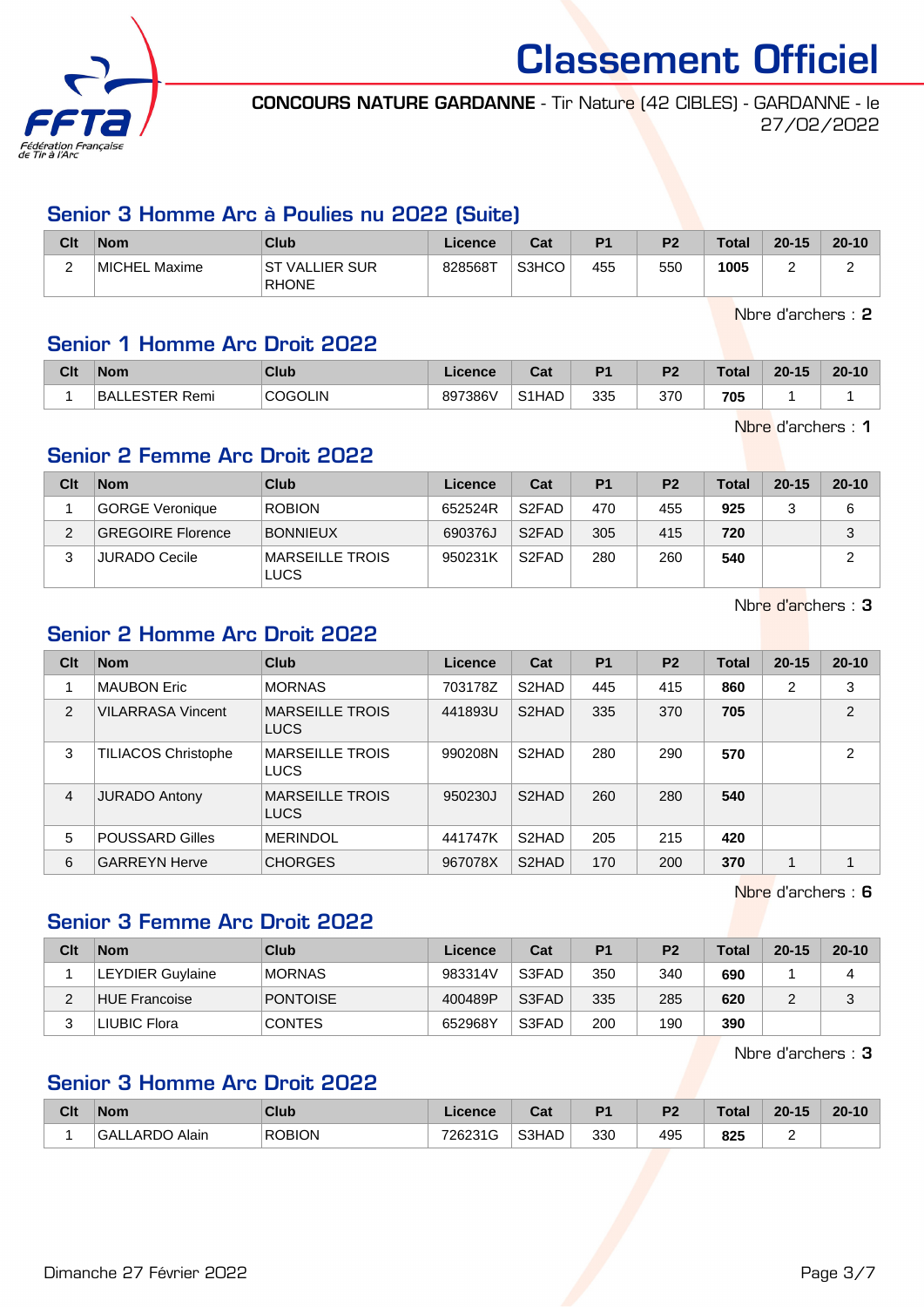

CONCOURS NATURE GARDANNE - Tir Nature (42 CIBLES) - GARDANNE - le 27/02/2022

## Senior 3 Homme Arc Droit 2022 (Suite)

| Clt | <b>Nom</b>              | Club                                  | Licence | Cat   | <b>P1</b> | P <sub>2</sub> | Total | $20 - 15$ | $20 - 10$               |
|-----|-------------------------|---------------------------------------|---------|-------|-----------|----------------|-------|-----------|-------------------------|
| 2   | <b>MILLET Philippe</b>  | <b>SORGUES</b>                        | 613285P | S3HAD | 410       | 365            | 775   |           | 3                       |
| 3   | <b>MALRIC Bernard</b>   | <b>ROBION</b>                         | 955638M | S3HAD | 425       | 320            | 745   |           | 3                       |
| 4   | <b>THOMASSIN Alain</b>  | <b>MARSEILLE TROIS</b><br><b>LUCS</b> | 258038B | S3HAD | 400       | 325            | 725   |           |                         |
| 5   | <b>GORGE Patrick</b>    | <b>ROBION</b>                         | 652523P | S3HAD | 330       | 385            | 715   |           |                         |
| 6   | <b>HUET Jean Luc</b>    | <b>CONTES</b>                         | 942880V | S3HAD | 340       | 355            | 695   |           | 3                       |
| 7   | <b>CARNOT Denis</b>     | <b>MONACO</b>                         | 786818M | S3HAD | 265       | 355            | 620   | 2         | $\overline{\mathbf{A}}$ |
| 8   | <b>FOURNIER Yannick</b> | LA VALETTE DU VAR                     | 449752L | S3HAD | 290       | 215            | 505   |           |                         |

Nbre d'archers : 8

## Cadet Homme Arc Libre 2022

| Clt | <b>Nom</b>      | Club                  | Licence | r.,<br>⊍aι | D <sub>4</sub> | D <sub>2</sub> | Total | $20 - 15$ | $20 - 10$ |
|-----|-----------------|-----------------------|---------|------------|----------------|----------------|-------|-----------|-----------|
|     | 'IFR<br>Florian | TARRFN<br><b>VENT</b> | 960334S | CHTL       | 585            | 565            | 1150  |           |           |

Nbre d'archers : 1

#### Junior Homme Arc Libre 2022

| Clt | <b>Nom</b>          | <b>Club</b>    | Licence | Cat  | D4  | D <sub>0</sub> | Total         | $20 - 15$ | $20 - 10$ |
|-----|---------------------|----------------|---------|------|-----|----------------|---------------|-----------|-----------|
|     | <b>DENE</b><br>Axel | TABREN<br>VENI | 890072V | JHTL | 585 | 630            | 04E<br>14 I J |           |           |

Nbre d'archers : 1

## Senior 1 Femme Arc Libre 2022

| Clt | <b>Nom</b>                    | Club                         | Licence | $\sim$<br>⊍a                | D <sub>1</sub> | P <sub>2</sub> | <b>Total</b> | $20 - 15$ | $20 - 10$ |
|-----|-------------------------------|------------------------------|---------|-----------------------------|----------------|----------------|--------------|-----------|-----------|
|     | <b>TRUTEAU</b><br>' Eglantine | <b>TABREN</b><br><b>VENT</b> | 811710L | $C$ <sub>4</sub> $T$<br>011 | 655            | 655            | 1310         | 16        | u         |

Nbre d'archers : 1

## Senior 1 Homme Arc Libre 2022

| Clt | <b>Nom</b>                 | Club           | Licence | $R_{\rm{eff}}$<br>ual             | D <sub>1</sub> | P <sub>2</sub> | <b>Total</b> | $20 - 15$ | $20 - 10$ |
|-----|----------------------------|----------------|---------|-----------------------------------|----------------|----------------|--------------|-----------|-----------|
|     | Julien<br><b>CAVALLIER</b> | <b>COGOLIN</b> | 937082T | <sup>1</sup> HTL<br>0.41<br>ا ا ت | 660            | 680            | 1340         | 20        |           |

Nbre d'archers : 1

## Senior 2 Femme Arc Libre 2022

| Clt | <b>Nom</b>          | Club          | Licence | Cat   | P <sub>1</sub> | P <sub>2</sub> | <b>Total</b> | $20 - 15$ | $20 - 10$ |
|-----|---------------------|---------------|---------|-------|----------------|----------------|--------------|-----------|-----------|
|     | MAUBON Isabelle     | <b>MORNAS</b> | 703182D | S2FTL | 625            | 605            | 1230         |           |           |
| -   | <b>EA Stephanie</b> | LA VERDIERE.  | 819381G | S2FTL | 605            | 620            | 1225         |           |           |

Nbre d'archers : 2

#### Senior 2 Homme Arc Libre 2022

| Clt | <b>Nom</b>                  | <b>Club</b>    | ∟icence | $R_{\alpha}$<br>sal | D <sub>1</sub> | D <sub>2</sub> | <b>Total</b> | $20 - 15$ | $20 - 10$ |
|-----|-----------------------------|----------------|---------|---------------------|----------------|----------------|--------------|-----------|-----------|
|     | <b>ARNOUX</b><br>Christophe | <b>MIRAMAS</b> | 272954P | S2HTI               | 715<br>יי      | 700            | 1415         | c.<br>ັ   |           |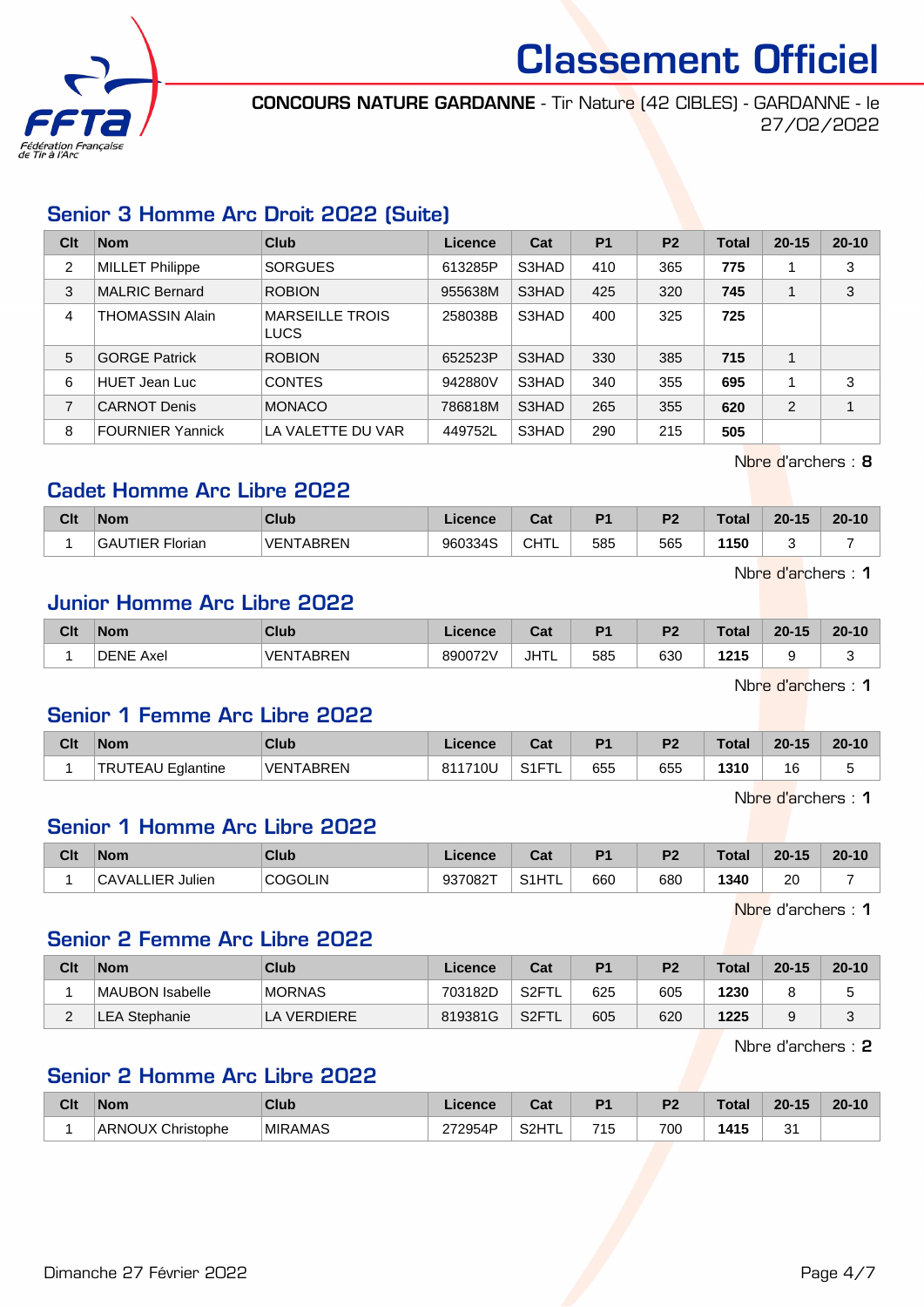

CONCOURS NATURE GARDANNE - Tir Nature (42 CIBLES) - GARDANNE - le 27/02/2022

## Senior 2 Homme Arc Libre 2022 (Suite)

| Clt             | <b>Nom</b>                | <b>Club</b>                                | <b>Licence</b> | Cat   | <b>P1</b> | P <sub>2</sub> | <b>Total</b> | $20 - 15$      | $20 - 10$      |
|-----------------|---------------------------|--------------------------------------------|----------------|-------|-----------|----------------|--------------|----------------|----------------|
| $\overline{2}$  | <b>FOULON Jean Pierre</b> | <b>SAINT PAUL TROIS</b><br><b>CHATEAUX</b> | 782218M        | S2HTL | 705       | 700            | 1405         | 29             | 6              |
| 3               | <b>ROBINO Pascal</b>      | <b>MIRAMAS</b>                             | 803133W        | S2HTL | 680       | 715            | 1395         | 32             | $\mathbf{1}$   |
| $\overline{4}$  | <b>BRUN Michel</b>        | <b>PIERRELATTE</b>                         | 920568T        | S2HTL | 680       | 690            | 1370         | 23             | 6              |
| 5               | <b>RUIZ Alain</b>         | <b>COGOLIN</b>                             | 599520C        | S2HTL | 665       | 680            | 1345         | 24             | 5              |
| 6               | <b>FILIPOZZI Thierry</b>  | <b>MIRAMAS</b>                             | 329520Z        | S2HTL | 675       | 650            | 1325         | 17             | 6              |
| $\overline{7}$  | <b>DEBIASI Frederic</b>   | <b>CARNOUX EN</b><br><b>PROVENCE</b>       | 410621C        | S2HTL | 655       | 665            | 1320         | 17             | 6              |
| 8               | <b>LEA Gerald</b>         | <b>LA VERDIERE</b>                         | 650821P        | S2HTL | 645       | 675            | 1320         | 17             | 5              |
| 9               | LAVAULT HervÉ             | <b>CARNOUX EN</b><br><b>PROVENCE</b>       | 857452N        | S2HTL | 625       | 635            | 1260         | 12             | $\overline{7}$ |
| 10 <sup>1</sup> | <b>CHALANDE Xavier</b>    | <b>MARSEILLE TROIS</b><br><b>LUCS</b>      | 954787M        | S2HTL | 615       | 620            | 1235         | $\overline{7}$ | 12             |
| 11              | <b>GINER Francois</b>     | <b>ST CHRISTOL LEZ</b><br><b>ALES</b>      | 857503U        | S2HTL | 610       | 620            | 1230         | 10             | 3              |
| 12              | <b>LUNEL David</b>        | <b>BONNIEUX</b>                            | 031241H        | S2HTL | 585       | 590            | 1175         | 6              | 3              |
| 13              | <b>MORELLE Sebastien</b>  | <b>CARNOUX EN</b><br><b>PROVENCE</b>       | 614445A        | S2HTL | 575       | 595            | 1170         | 8              | $\overline{7}$ |
| 14              | <b>GAUTIER Thierry</b>    | <b>VENTABREN</b>                           | 013759F        | S2HTL | 560       | 555            | 1115         | 10             | $\overline{4}$ |
| 15              | <b>ACIS Emmanuel</b>      | <b>L'ESCALE</b>                            | 362057R        | S2HTL | 580       | 505            | 1085         | 2              | 9              |
| 16              | <b>THOMAS Mark</b>        | <b>MARSEILLE TROIS</b><br><b>LUCS</b>      | 034982Z        | S2HTL | 520       | 550            | 1070         | 3              | 8              |

Nbre d'archers : 16

## Senior 3 Femme Arc Libre 2022

| Clt | <b>Nom</b>                        | Club                              | Licence | Cat                | P <sub>1</sub> | P <sub>2</sub> | <b>Total</b> | $20 - 15$ | $20 - 10$ |
|-----|-----------------------------------|-----------------------------------|---------|--------------------|----------------|----------------|--------------|-----------|-----------|
|     | <b>NORTES ALCARAZ</b><br>Mireille | LE MUY                            | 727292K | S3FTL <sup>®</sup> | 620            | 655            | 1275         | 13        |           |
|     | <b>RAOUX Brigitte</b>             | CHATEAU ARNOUX ST<br><b>AUBAN</b> | 757741G | S3FTL              | 500            | 565            | 1065         |           |           |

Nbre d'archers : 2

## Senior 3 Homme Arc Libre 2022

| Clt | <b>Nom</b>               | Club                           | Licence | Cat   | P <sub>1</sub> | P <sub>2</sub> | Total | $20 - 15$ | $20 - 10$ |
|-----|--------------------------|--------------------------------|---------|-------|----------------|----------------|-------|-----------|-----------|
|     | DOSSAL Jean-Luc          | ST CHRISTOL LEZ<br><b>ALES</b> | 664802L | S3HTL | 645            | 670            | 1315  | 18        | 6         |
| 2   | <b>RIVOALLAN Bruno</b>   | LANGLADE                       | 887449U | S3HTL | 650            | 630            | 1280  | 13        | 3         |
| 3   | CARRETTA Lionel          | <b>LES PENNES</b><br>MIRABEAU  | 380300V | S3HTL | 635            | 620            | 1255  | 12        | 5         |
| 4   | <b>LEYDIER Jean Paul</b> | <b>MORNAS</b>                  | 943171L | S3HTL | 590            | 575            | 1165  | 3         | 4         |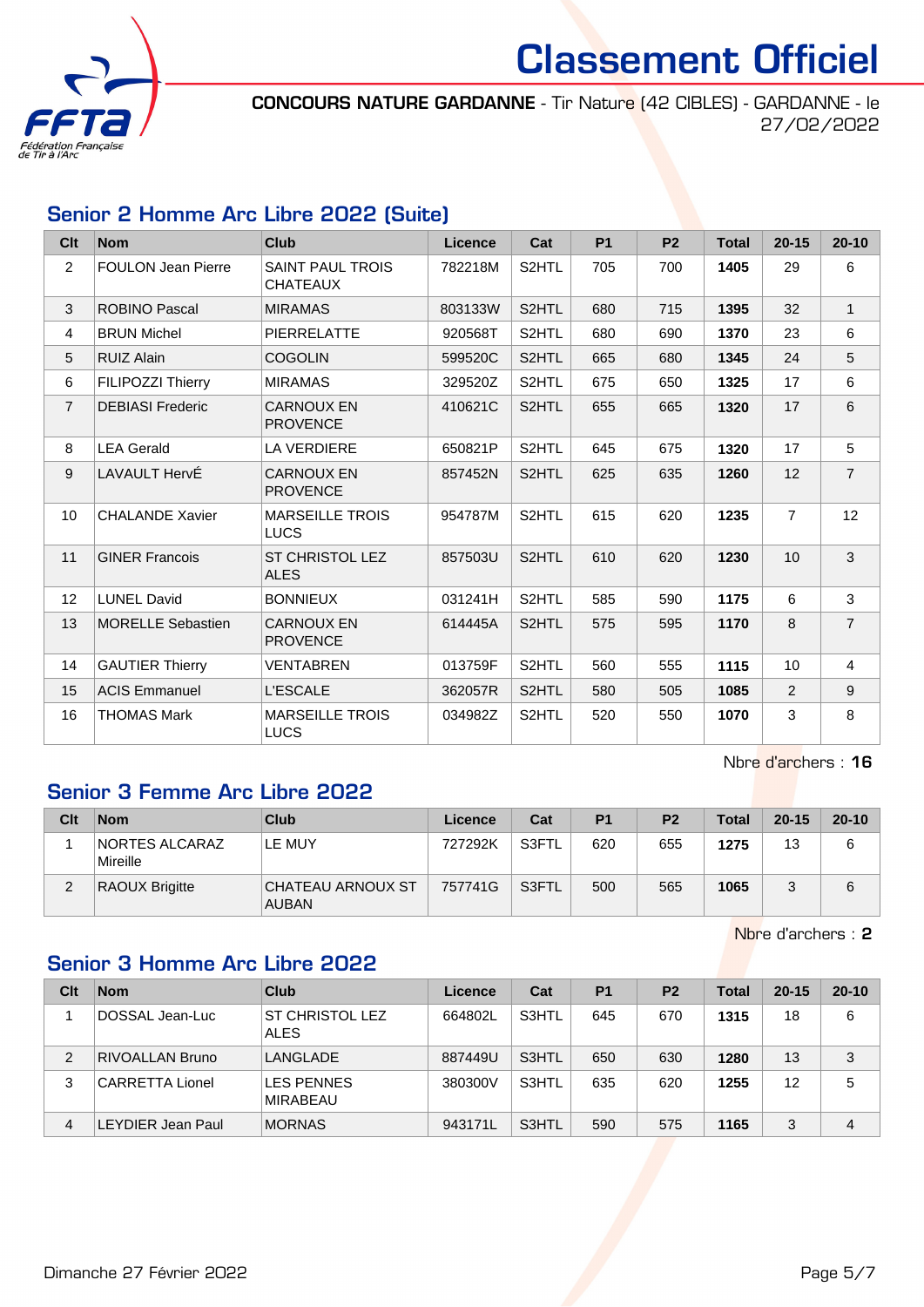

CONCOURS NATURE GARDANNE - Tir Nature (42 CIBLES) - GARDANNE - le 27/02/2022

## Senior 3 Homme Arc Libre 2022 (Suite)

| Clt | <b>Nom</b>       | Club               | Licence | Cat   | P <sub>1</sub> | P <sub>2</sub> | <b>Total</b> | $20 - 15$ | $20 - 10$ |
|-----|------------------|--------------------|---------|-------|----------------|----------------|--------------|-----------|-----------|
|     | PAGNACCO Richard | ILA VALETTE DU VAR | 930865K | S3HTL | 540            | 595            | 1135         |           |           |
| 6   | LANDO Patrick    | <b>ROBION</b>      | 354080V | S3HTL | 545            | 540            | 1085         |           |           |
|     | ∣METAYER Erick   | <b>ISTRES</b>      | 302211R | S3HTL | 450            |                | 450          |           |           |

Nbre d'archers : 7

#### Senior 1 Femme Arc Chasse 2022

| Clt | <b>Nom</b>                 | Club    | Licence | Cat                            | P <sub>1</sub> | P <sub>2</sub> | <b>Total</b> | $20 - 15$ | $20 - 10$ |
|-----|----------------------------|---------|---------|--------------------------------|----------------|----------------|--------------|-----------|-----------|
|     | VALLIER--CASANOVA<br>Manon | PEYNIER | 003652V | S <sub>1</sub> F <sub>AC</sub> | 155            | 250            | 405          |           |           |

Nbre d'archers : 1

## Senior 2 Homme Arc Chasse 2022

| Clt | <b>Nom</b>       | Club                                      | Licence | Cat                | P <sub>1</sub> | P <sub>2</sub> | <b>Total</b> | $20 - 15$ | $20 - 10$ |
|-----|------------------|-------------------------------------------|---------|--------------------|----------------|----------------|--------------|-----------|-----------|
|     | CHISTE Herve     | <b>BELLEGARDE SUR</b><br><b>VALSERINE</b> | 831353V | S <sub>2</sub> HAC | 385            | 425            | 810          |           |           |
|     | PEYRUCQ Stephane | LA VALETTE DU VAR                         | 871901U | S <sub>2</sub> HAC | 265            | 350            | 615          |           |           |

Nbre d'archers : 2

#### Senior 3 Femme Arc Chasse 2022

| Clt | <b>Nom</b>      | Club             | Licence | Cat   | P <sub>1</sub> | P <sub>2</sub> | <b>Total</b> | $20 - 15$ | $20 - 10$ |
|-----|-----------------|------------------|---------|-------|----------------|----------------|--------------|-----------|-----------|
|     | FERRATO Corinne | <b>VENTABREN</b> | 624043H | S3FAC | 440            | 420            | 860          |           |           |
| ∼   | AUDRAN Solange  | <b>COGOLIN</b>   | 859372A | S3FAC | 390            | 445            | 835          |           |           |

Nbre d'archers : 2

#### Senior 3 Homme Arc Chasse 2022

| Clt | <b>Nom</b>                 | <b>Club</b>                       | Licence | Cat   | <b>P1</b> | P <sub>2</sub> | <b>Total</b> | $20 - 15$ | $20 - 10$ |
|-----|----------------------------|-----------------------------------|---------|-------|-----------|----------------|--------------|-----------|-----------|
| 1   | <b>GILHODES Gerard</b>     | <b>SORGUES</b>                    | 860658Y | S3HAC | 535       | 565            | 1100         | 7         | 3         |
| 2   | <b>NGUYEN Emmanuel</b>     | <b>PUY SAINTE</b><br>REPARADE ARR | 406805E | S3HAC | 515       | 525            | 1040         | 6         | 6         |
| 3   | <b>INAREJOS Ricardo</b>    | <b>BONNIEUX</b>                   | 402573E | S3HAC | 515       | 515            | 1030         | 5         | 5         |
| 4   | <b>TERROCHAIRE Patrick</b> | LA VALETTE DU VAR                 | 877030U | S3HAC | 420       | 515            | 935          | 3         | 6         |
| 5   | FONTANEAU Jean<br>Claude   | <b>PUY SAINTE</b><br>REPARADE ARR | 098447H | S3HAC | 450       | 460            | 910          | 1         | 7         |
| 6   | <b>AUDRAN Michel</b>       | <b>COGOLIN</b>                    | 371922N | S3HAC | 445       | 455            | 900          |           | 3         |
| 7   | <b>MOULY Pierre</b>        | <b>VENTABREN</b>                  | 952738K | S3HAC | 420       | 390            | 810          |           | 4         |
| 8   | <b>DELVAUX Didier</b>      | <b>BONNIEUX</b>                   | 387856H | S3HAC | 330       | 340            | 670          |           | 3         |

Nbre d'archers : 8

Nombre total d'archers : 96

#### Club Organisateur :

1313071 PEYNIER - LES ARCHERS DU VERDALAI

#### Arbitre responsable : 733560Y GERARDIN FRANCIS